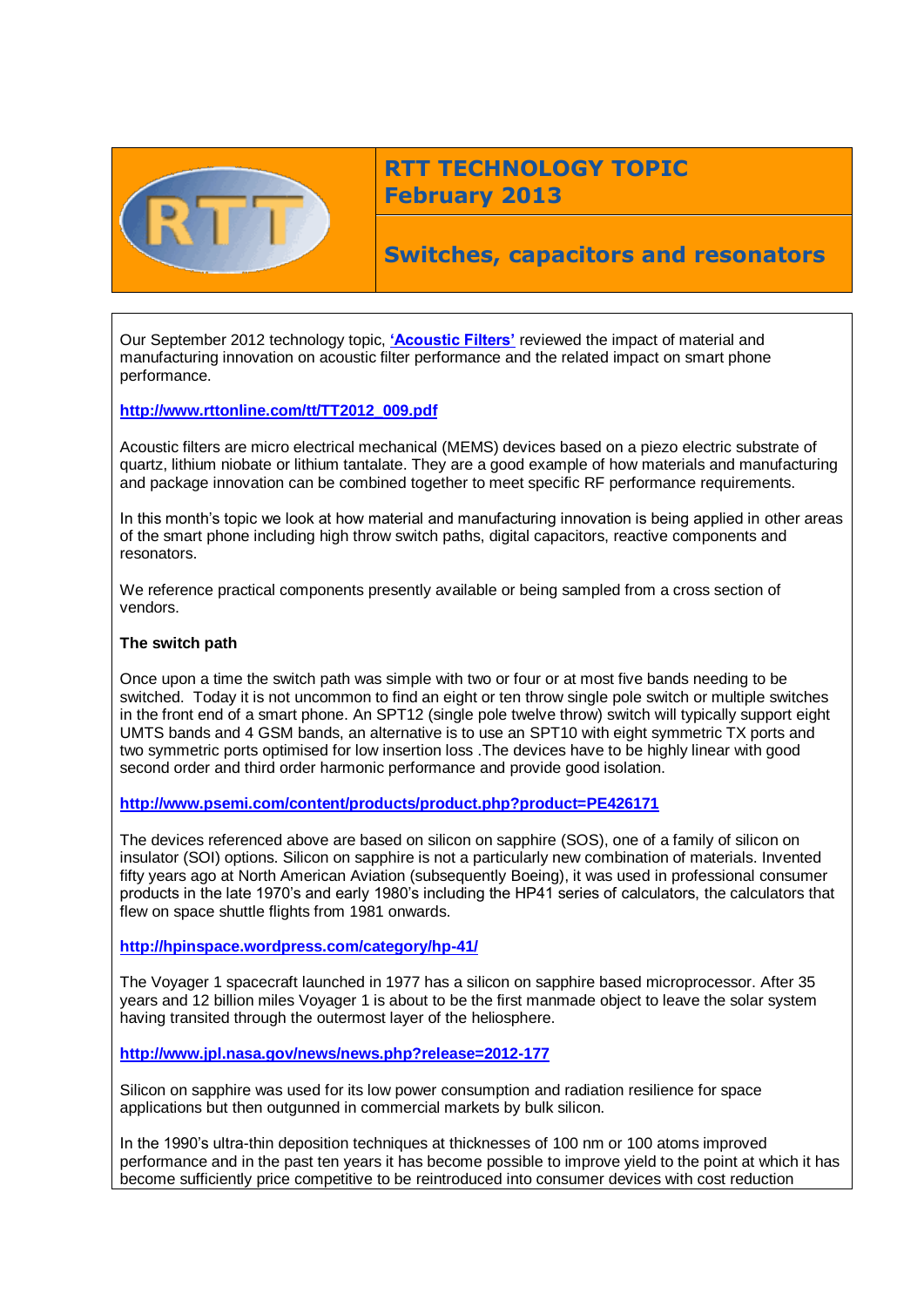realised by leveraging standard CMOS production techniques.

Like quartz crystal, sapphire is not dug out of the ground but cultured in a controlled environment. Silicon on sapphire is produced by depositing a thin layer of silicon onto a sapphire wafer at high temperature. As with other silicon on isolator (SOI) substrates, the devices have low parasitic capacitance which is how speed and linearity and isolation are achieved.

#### **[http://www.psemi.com/articles/History\\_SOS\\_73-0020-02.pdf](http://www.psemi.com/articles/History_SOS_73-0020-02.pdf)**

Other solutions proposed for switch paths and relays include silicon only MEMS structures using novel mechanical structures. The power handling requirements (+23dBm) and higher voltage requirements are challenging though significant progress is being made.

**<http://www.delfmems.com/>**

#### **Digital capacitors**

The other consequence of eight band or ten band phones is that it has become necessary to minimize component and circuit duplication. This implies a need to make active components such as RF amplifiers work across wider operational bandwidths to support multiple bands and carrier aggregation. The problem with this is that the devices become progressively less efficient as operational bandwidth increases. The same applies to passive devices, including antennas which not only lose overall efficiency but become more susceptible to hand detuning.

The problem with this is that active devices need to be power matched or noise matched. Similarly changing the electrical length of antennas and compensating for hand effects requires a wide range of capacitance values and the ability to change those values quickly in response to changed loading conditions.

Achieving this by using discrete capacitors and inductors adds cost and takes up real estate. An ideal capacitor only has capacitance but in practice will have some inductance and some resistance. The inductance can generally be absorbed within the required inductance of the resonant circuit but the resistance absorbs energy. An ideal inductor only has inductance but in practice has capacitance and resistance. The capacitance can generally be absorbed within the required capacitance of the resonant circuit but the resistance absorbs energy.

The devices also have to match to acoustic filters which have more ideal characteristics. The mix of discrete and acoustic devices means that impedance will not be constant across the operational bandwidth. The problem with semiconductor variable capacitive diodes is their limited tuning range, low switching speed, relatively low Q, their size and cost and residual resistance. The requirement can therefore be defined as delivering variable capacitance values over a wide tuning range with high Q and low resistance from a small device with minimal cost and insertion loss.

One way of doing this is to build capacitors as microstructures in the range of a few tenths of micrometers using standard silicon micro machining techniques. As a present benchmark it is possible to replicate the function of 32 high precision high Q capacitors in the equivalent board space of two 0402 capacitors with effectively zero insertion loss.

**<http://www.cavendish-kinetics.com/index.php/applications/antenna-tuning/>**

Wispry has a similar offering supporting 64 capacitors per die in a slightly different form factor. **<http://www.wispry.com/>**

# **Resonators**

All mobile phone and smart phone transceivers and GPS receivers presently use quartz crystal (XTAL) devices as the source resonator reference for 'fixed' oscillator circuits. Crystal Oscillators are used as frequency references for transmit and receive RF (radio frequency) oscillators and directly as clocks and other timing functions.

A quartz crystal is a high Q device but cannot be integrated with other semiconductors in the phone.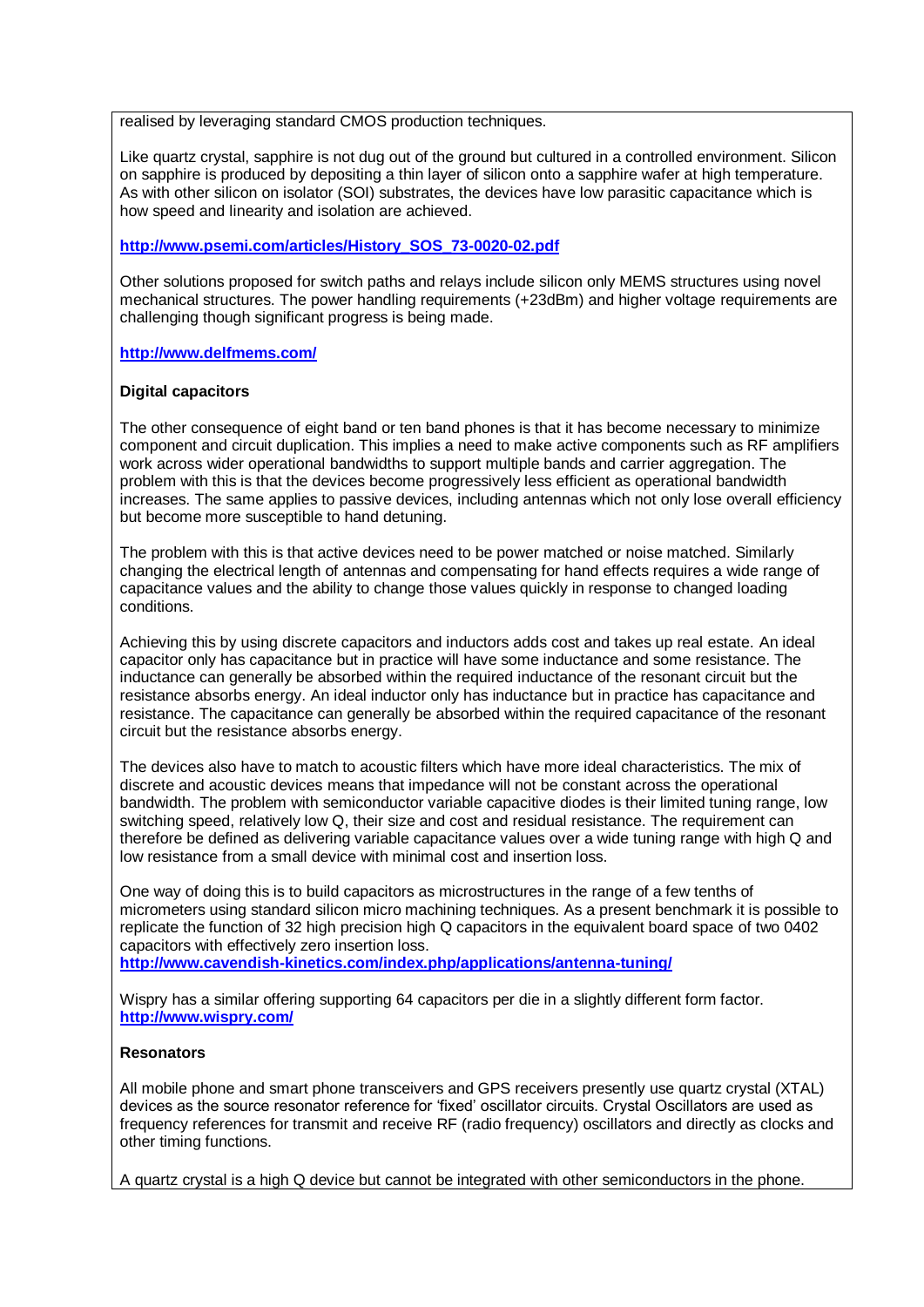When combined with an oscillator circuit employing temperature compensation, these devices, known as **t**emperature **c**ompensated **c**rystal **o**scillators (**TC**X0) provide the required stability of +-2.5 ppm over a temperature range of -30 to +85 degrees C. Temperature compensation is achieved using components having an equal but opposite thermal characteristic to the crystal.

Within the past twelve months, crystals bonded together with a temperature sensing element have been introduced. The temperature sensing crystal has a crystal and thermistor in a single package separated by a ceramic wall. As the two components are reasonably well thermally coupled and typically operate at the same temperature it is possible to compensate temperature with higher precision compared to circuits which have the crystal unit and thermistor placed apart (poor thermal coupling).

# **[http://global.kyocera.com/news/2011/0602\\_kdwo.html](http://global.kyocera.com/news/2011/0602_kdwo.html)**

It is however potentially feasible to replace the quartz crystal (and temperature sensing crystal) with a silicon based MEMS resonator. This is a resonating silicon plate, capable of running at higher frequencies than a quartz crystal and is given the term MEMS MHz resonator to distinguish the source from less closely specified MEMS devices for less critical lower frequency timing applications.

As the resonator is a multilayer MEMS device it is possible to optimise the coupling of the thermistor and resonator by physically integrating the temperature sensor on the MEMS die as a resistive layer. This allows for closer compensation and provides the opportunity to replace the TCXO (or Temperature Sensing Crystal TSX based oscillator) with a Digitally Compensated **M**echanical **O**scillator (DC**MO**) in GSM/HSPA and LTE handsets. As the resonator is fabricated in silicon it is possible to integrate the whole circuit function. This process of integration further optimises temperature coupling, saves space and reduces design risk (which indirectly saves cost).

MEMS MHz resonators have a number of behavioural characteristics which if correctly applied in a DCMO with optimised compensation could deliver performance gain in LTE front ends. These characteristics can be summarised as improved thermal coupling, (improved stability over temperature), higher frequency operation (less phase noise multiplication), an absence of activity dips (reduced spurious content) and no/less hysteresis (faster more predictable more repeatable response to changing operational conditions).

# **<http://www.sand9.com/products/>**

# **Summary**

The telecommunications industry has always been dependent on a mix of materials innovation and manufacturing innovation. Examples include the introduction of gallium arsenide for power amplifiers in the 1970s. Over the same period SAW filters and more recently BAW filters (a MEMS device) have yielded radical improvements in front end filter performance. These devices are combined with baseband compensation techniques to meet specific performance requirements. The use of temperature compensated FBAR filters in Band 13 in the US (777 to 787 and 746 to 756 MHz) is one example.

Within the past five years, the introduction of silicon on sapphire has improved switch path isolation and reduced insertion loss improving uplink and downlink performance in multi band handsets. RF MEMS have also been propositioned for the adaptive matching of antennas (digital tuneable capacitors). The use of silicon as a resonator has similar potential as a technology that can improve multi band smart phone performance.

Integrating new components into well-established design and supply chains is however a non-trivial task and component innovation on its own may not provide a complete enough solution. What is needed is a combination of component and circuit innovation.

A colleague recently pointed out that the only recent significant innovation in circuit design was the diplexer and that was 40 years ago. What the industry needs is another Armstrong. Edwin rather than Lance.

#### **Ends**